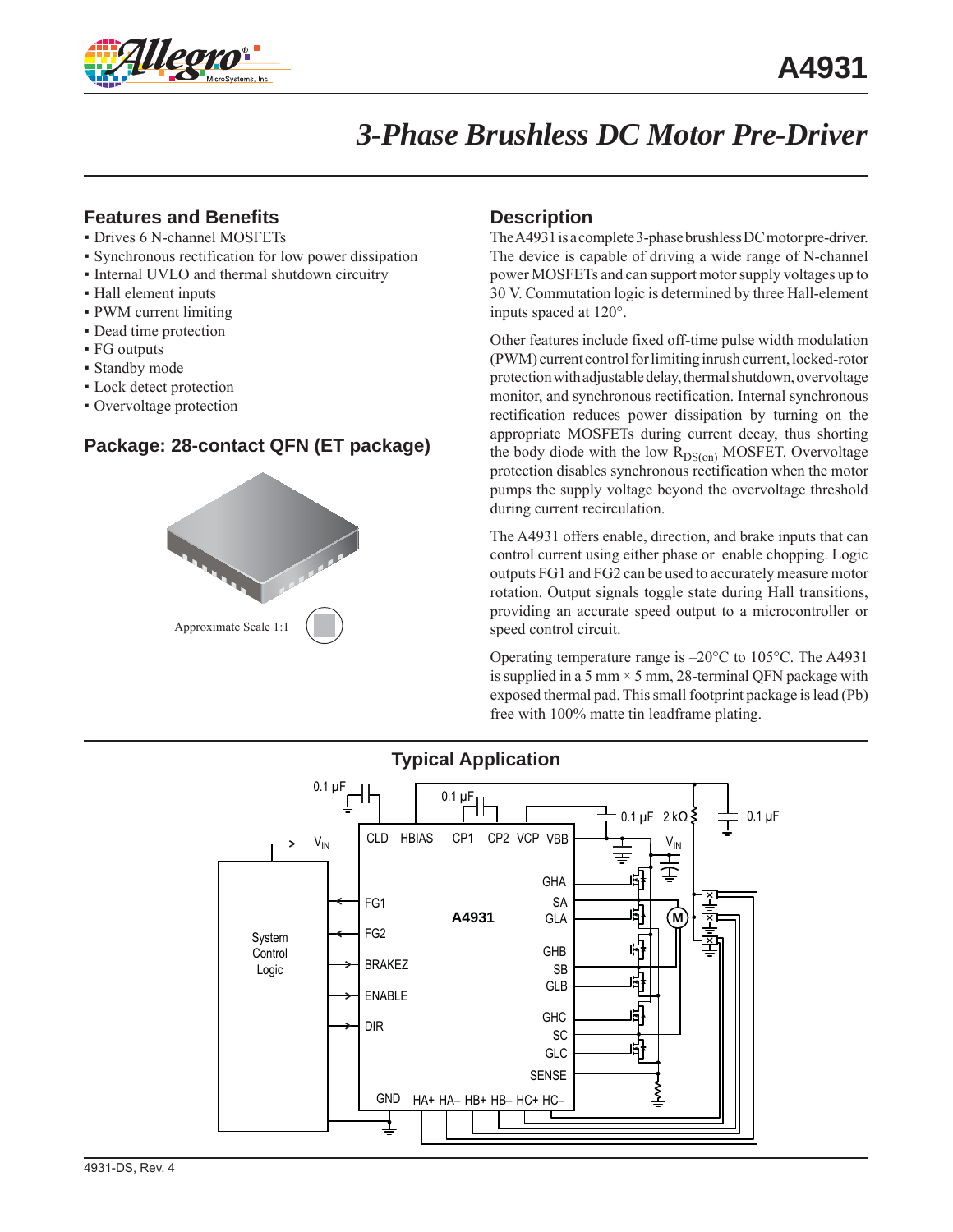#### **Selection Guide**

| _______________       |                         |                                              |
|-----------------------|-------------------------|----------------------------------------------|
| Part Number           |                         |                                              |
| $IR-1$<br>1M⊢<br>449. | 1500<br>pieces per reel | ' heiaht QFN<br>5 mm x 5 mm, 0.90 mm nominal |
|                       |                         |                                              |

## **Absolute Maximum Ratings**

| <b>Characteristic</b>                | Symbol            | <b>Notes</b>     | Rating        | <b>Units</b> |
|--------------------------------------|-------------------|------------------|---------------|--------------|
| Load Supply Voltage                  | $V_{BB}$          |                  | 38            |              |
| Motor Phase Output                   | $S_{\rm X}$       | $t_{w}$ < 500 ns | $-3$          |              |
| Hall Input                           | $V_{Hx}$          | DC               | $-0.3$ to $7$ |              |
| Logic Input Voltage Range            | $V_{IN}$          |                  | $-0.3$ to $7$ |              |
| <b>Operating Ambient Temperature</b> | <sup>1</sup> A    | Range M          | $-20$ to 105  | °C           |
| Maximum Junction Temperature         | $T_{\rm J}$ (max) |                  | 150           | $^{\circ}$ C |
| Storage Temperature                  | $T_{\text{stg}}$  |                  | $-40$ to 150  | °C           |

#### **Thermal Characteristics**

| <b>Characteristic</b>                                  | <b>Symbol</b> | <b>Test Conditions*</b>             | <b>Rating</b> | <b>Units</b> |
|--------------------------------------------------------|---------------|-------------------------------------|---------------|--------------|
| Package Thermal Resistance, Junction<br>Ito Ambient    | $R_{0IA}$     | 4-laver PCB based on JEDEC standard | 32            | °C/W         |
| Package Thermal Resistance, Junction<br>to Exposed Pad | $R_{0JP}$     |                                     |               | °C/W         |

\*For additional information, refer to the Allegro website.

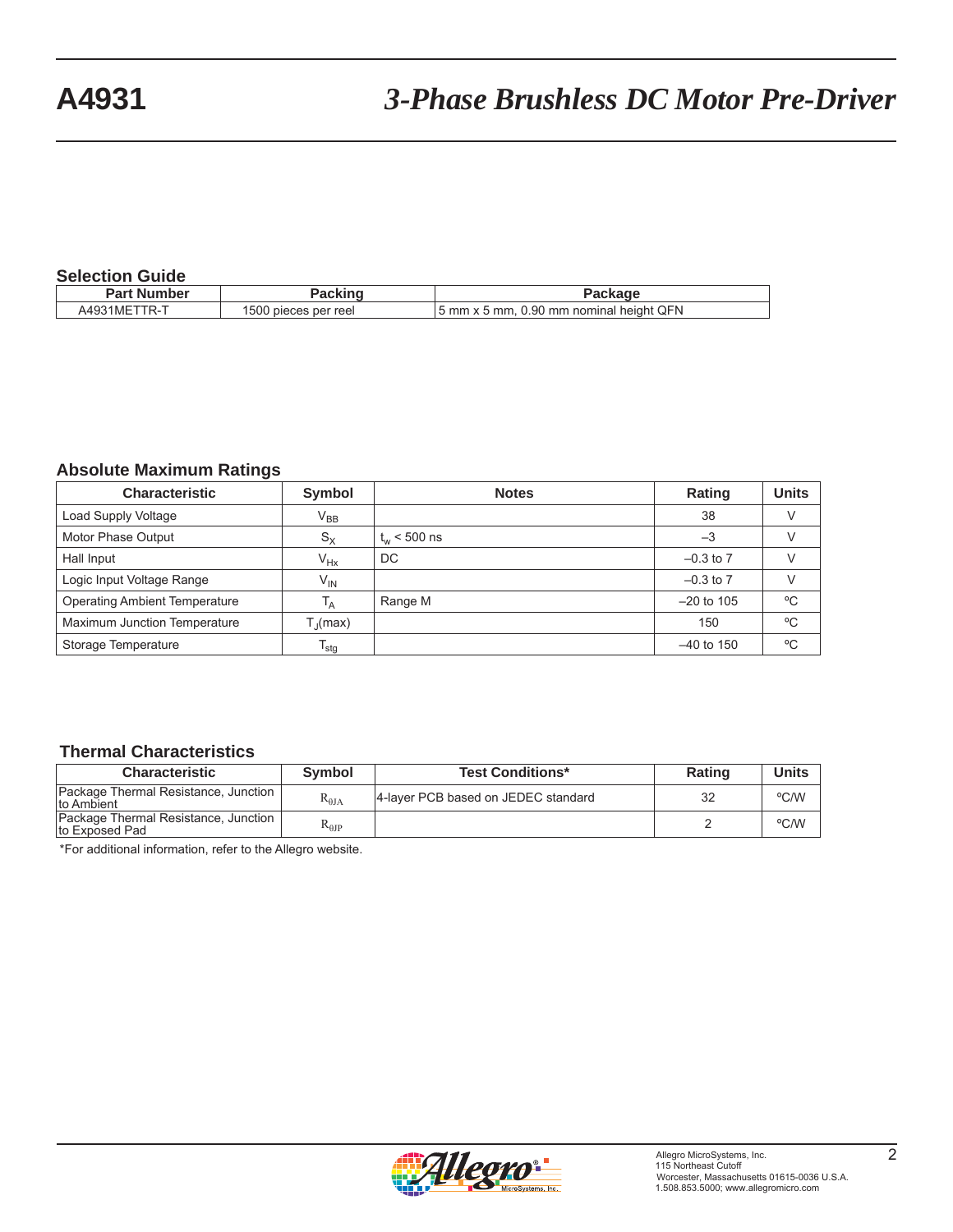## **Functional Block Diagram**



#### **Terminal List**

| <b>Number</b>  | <b>Name</b>     | <b>Description</b>             |
|----------------|-----------------|--------------------------------|
| 1              | HA+             | Hall input A                   |
| $\overline{2}$ | HA-             | Hall input A                   |
| 3              | HB+             | Hall input B                   |
| 4              | $HB -$          | Hall input B                   |
| 5              | HC+             | Hall input C                   |
| 6              | HC-             | Hall input C                   |
| 7              | GND             | Ground                         |
| 8              | <b>HBIAS</b>    | Hall bias power supply output  |
| 9              | CP <sub>1</sub> | Charge pump capacitor terminal |
| 10             | CP <sub>2</sub> | Charge pump capacitor terminal |
| 11             | <b>VBB</b>      | Supply voltage                 |
| 12             | <b>VCP</b>      | Reservoir capacitor terminal   |
| 13             | <b>SENSE</b>    | Sense resistor connection      |
| 14             | GLC             | Low side gate drive C          |

| <b>Number</b> | <b>Name</b>     | <b>Description</b>                           |
|---------------|-----------------|----------------------------------------------|
| 15            | <b>GLB</b>      | Low side gate drive B                        |
| 16            | <b>GLA</b>      | Low side gate drive A                        |
| 17            | <b>GHC</b>      | High side gate drive C                       |
| 18            | SC              | High side source connection C                |
| 19            | <b>GHB</b>      | High side gate drive B                       |
| 20            | SB.             | High side source connection B                |
| 21            | <b>GHA</b>      | High side gate drive A                       |
| 22            | SA              | High side source connection A                |
| 23            | FG1             | FG 1 speed control output $(3 \Phi)$ inputs) |
| 24            | FG <sub>2</sub> | FG 2 speed control output (ΦA input)         |
| 25            | CLD             | Locked rotor detect timing capacitor         |
| 26            | <b>DIR</b>      | Logic input – motor direction                |
| 27            | <b>ENABLE</b>   | Logic input – external PWM control           |
| 28            | <b>BRAKEZ</b>   | Logic input – motor brake (active low)       |

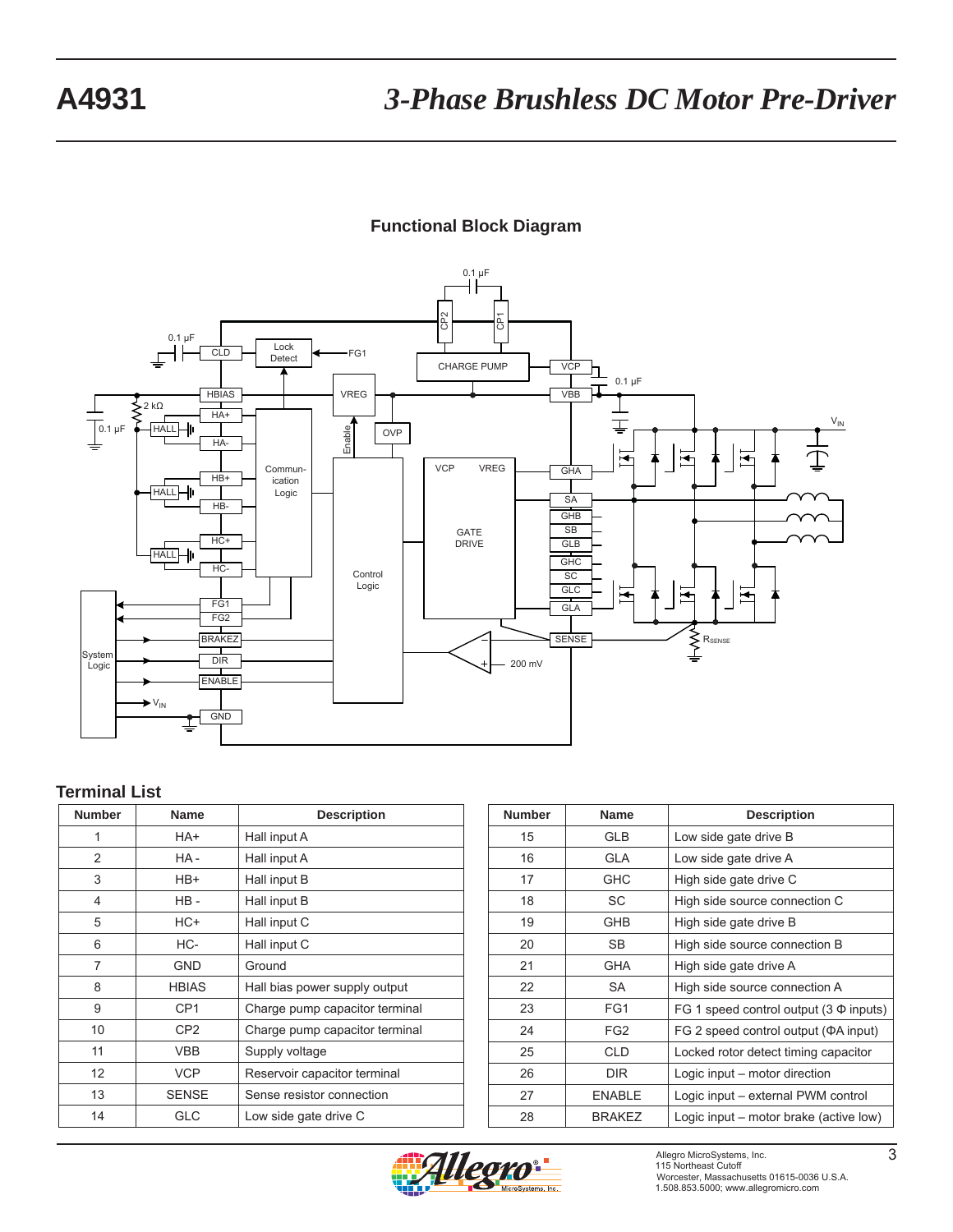# **A4931** *3-Phase Brushless DC Motor Pre-Driver*

#### **ELECTRICAL CHARACTERISTICS**<sup>\*</sup> Valid at  $T_A = 25^{\circ}$ C,  $V_{DB} = 24$  V, unless noted otherwise

| <b>Characteristics</b>               | Symbol                       | <b>Test Conditions</b>                                  | Min.                     | Typ.                     | Max.                     | <b>Units</b>                                 |  |
|--------------------------------------|------------------------------|---------------------------------------------------------|--------------------------|--------------------------|--------------------------|----------------------------------------------|--|
| Supply Voltage Range                 | $V_{BB}$                     | Operating                                               | 8                        | $\overline{\phantom{0}}$ | $V_{BBOV}$               | V                                            |  |
|                                      |                              | $f_{\text{PWM}}$ < 30 kHz, $C_{\text{LOAD}}$ = 1000 pF  | $\overline{\phantom{0}}$ | 5                        | 6                        | mA                                           |  |
| Motor Supply Current                 | $I_{BB}$                     | Charge pump on, outputs disabled, Standby mode          | $\overline{\phantom{0}}$ | 3                        | 3.5                      | mA                                           |  |
| <b>HBIAS</b>                         | $V_{HBIAS}$                  | $0 \text{ mA} \leq I_{\text{HBIAS}} \leq 24 \text{ mA}$ | 7.2                      | 7.5                      | 7.8                      | V                                            |  |
| <b>HBIAS Current Limit</b>           | <b>HBIASlim</b>              |                                                         | 30                       | $\overline{\phantom{0}}$ |                          | mA                                           |  |
| <b>Control Logic</b>                 |                              |                                                         |                          |                          |                          |                                              |  |
|                                      | $V_{IN(1)}$                  |                                                         | 2                        | $\overline{\phantom{m}}$ | $\qquad \qquad -$        | V                                            |  |
| Logic Input Voltage                  | $V_{IN(0)}$                  |                                                         | $\overline{\phantom{0}}$ | $\qquad \qquad -$        | 0.8                      | V                                            |  |
|                                      | $I_{IN(1)}$                  | $V_{IN}$ = 2 V                                          | $-1$                     | 1.0                      | $\mathbf{1}$             | μA                                           |  |
| Logic Input Current                  | $I_{IN(0)}$                  | $V_{IN} = 0.8 V$                                        | $-1$                     | $-1.0$                   | $\mathbf{1}$             | μA                                           |  |
| Input Pin Glitch Reject              |                              | ENB pin                                                 | 350                      | 500                      | 650                      | ns                                           |  |
|                                      | $t_{\text{GLITCH}}$          | DIR, BRAKEZ pins                                        | 700                      | 1000                     | 1300                     | ns                                           |  |
| ENB Standby Pulse Propagation Delay  | $t_{dENB}$                   | To outputs off                                          | 2.1                      | 3                        | 3.9                      | ms                                           |  |
| HBIAS Wake-up Delay, Standby Mode    | $t_{dHBIAS}$                 | $C_{HBIAS} = 0.1 \mu F$                                 | $\overline{\phantom{0}}$ | 15                       | 25                       | $\mu s$                                      |  |
| <b>Gate Drive</b>                    |                              |                                                         |                          |                          |                          |                                              |  |
| High-Side Gate Drive Output          | $V_{GS(H)}$                  | Relative to $V_{BB}$ , $I_{GATE} = 2 mA$                | 7                        | $\overline{\phantom{0}}$ |                          | $\vee$                                       |  |
| Low-Side Gate Drive Output           | $V_{GS(\underline{L})}$      | $I_{GATE}$ = 2 mA                                       | $\overline{7}$           | $\qquad \qquad -$        | $\overline{\phantom{m}}$ | V                                            |  |
| Gate Drive Current (Sourcing)        | $I_{\text{Gate}}$            | $GH = GL = 4 V$                                         | 20                       | 30                       |                          | mA                                           |  |
| Gate Drive Pull Down Resistance      | $\rm R_{\rm Gate}$           |                                                         | 10                       | 28                       | 40                       | Ω                                            |  |
| Dead Time                            | $t_{dead}$                   |                                                         | 700                      | 1000                     | 1300                     | ns                                           |  |
| <b>Current Limit Input Threshold</b> | $\mathsf{V}_{\mathsf{REF}}$  |                                                         | 180                      | 200                      | 220                      | mV                                           |  |
| Fixed Off-Time                       | $t_{\text{OFF}}$             |                                                         | 18                       | 25                       | 37                       | μs                                           |  |
| <b>Protection</b>                    |                              |                                                         |                          |                          |                          |                                              |  |
| Thermal Shutdown Temperature         | $T_{\mathsf{JTSD}}$          |                                                         | 155                      | 170                      | 185                      | $^{\circ}{\rm C}$                            |  |
| Thermal Shutdown Hysteresis          | TJTSDhys                     |                                                         | 14                       | 15                       | 26                       | $^{\circ}{\rm C}$                            |  |
| <b>VBB UVLO Enable Threshold</b>     | <b>VBBUV</b>                 | Rising V <sub>BB</sub>                                  | 6.2                      | $\overline{7}$           | 7.85                     | $\vee$                                       |  |
| VBB UVLO Hysteresis                  | VBBUVhys                     |                                                         | 0.4                      | 0.75                     | $\mathbf{1}$             | V                                            |  |
| <b>VCP UVLO</b>                      | <b>V<sub>CPUV</sub></b>      | Relative to V <sub>BB</sub>                             | 4.6                      | $\overline{\phantom{0}}$ | 6                        | V                                            |  |
| <b>Lock Detect Duration</b>          | $t_{lock}$                   | $C = 0.1 \mu F$                                         | 1.5                      | $\overline{2}$           | 2.5                      | s                                            |  |
| <b>VBB Overvoltage Threshold</b>     | $V_{BBOV}$                   | Rising V <sub>BB</sub>                                  | 30                       | 33                       | 37.5                     | $\vee$                                       |  |
| <b>Hall Logic</b>                    |                              |                                                         |                          |                          |                          |                                              |  |
| Hall Input Current                   | $I_{HALL}$                   | $V_{\text{IN}}$ = 0.2 to 3.5 V                          | $-1$                     | 0                        | $\mathbf{1}$             | μA                                           |  |
| Common Mode Input Range              | $\rm V_{CMR}$                |                                                         | 0.2                      | —                        | 3.5                      | V                                            |  |
| AC Input Voltage Range               | $\mathsf{V}_{\mathsf{HALL}}$ |                                                         | 60                       | $\qquad \qquad -$        | $\overline{\phantom{a}}$ | $\mathsf{mV}_{\mathsf{p}\text{-}\mathsf{p}}$ |  |
| <b>Hall Thresholds</b>               | $V_{th}$                     | Difference between Hall inputs at transitions           | $\overline{\phantom{0}}$ | $+10,-10$                | $\overline{\phantom{0}}$ | mV                                           |  |
| Hall Threshold Hysteresis            |                              | $T_J = 25^{\circ}C$                                     | 10                       | 20                       | 30                       | mV                                           |  |
|                                      | $V_{HYS}$                    | $T_{\rm J}$ = -20°C to 125°C                            | 5                        | 20                       | 40                       | mV                                           |  |
| Pulse Reject Filter                  | $t_{\text{pulse}}$           |                                                         | $\overline{\phantom{0}}$ | $\overline{c}$           | $\qquad \qquad -$        | $\mu s$                                      |  |
| FG                                   |                              |                                                         |                          |                          |                          |                                              |  |
| FG Output Saturation Voltage         | $V_{FG(sat)}$                | $I_{FG}$ = 2 mA                                         | -                        | $\qquad \qquad -$        | 0.5                      | $\vee$                                       |  |
| FG Leakage Current                   | $I_{\text{FGIkg}}$           | $V_{FG}$ = 5 V                                          | $\overline{\phantom{0}}$ | $\qquad \qquad -$        | $\mathbf{1}$             | μA                                           |  |

\*Typical data are for initial design estimations only, and assume optimum manufacturing and application conditions. Performance may vary for individual units, within the specified maximum and minimum limits.

For input and output current specifications, negative current is defined as coming out of (sourcing) the specified device pin. Specifications throughout the allowed operating temperature range are guaranteed by design and characterization.

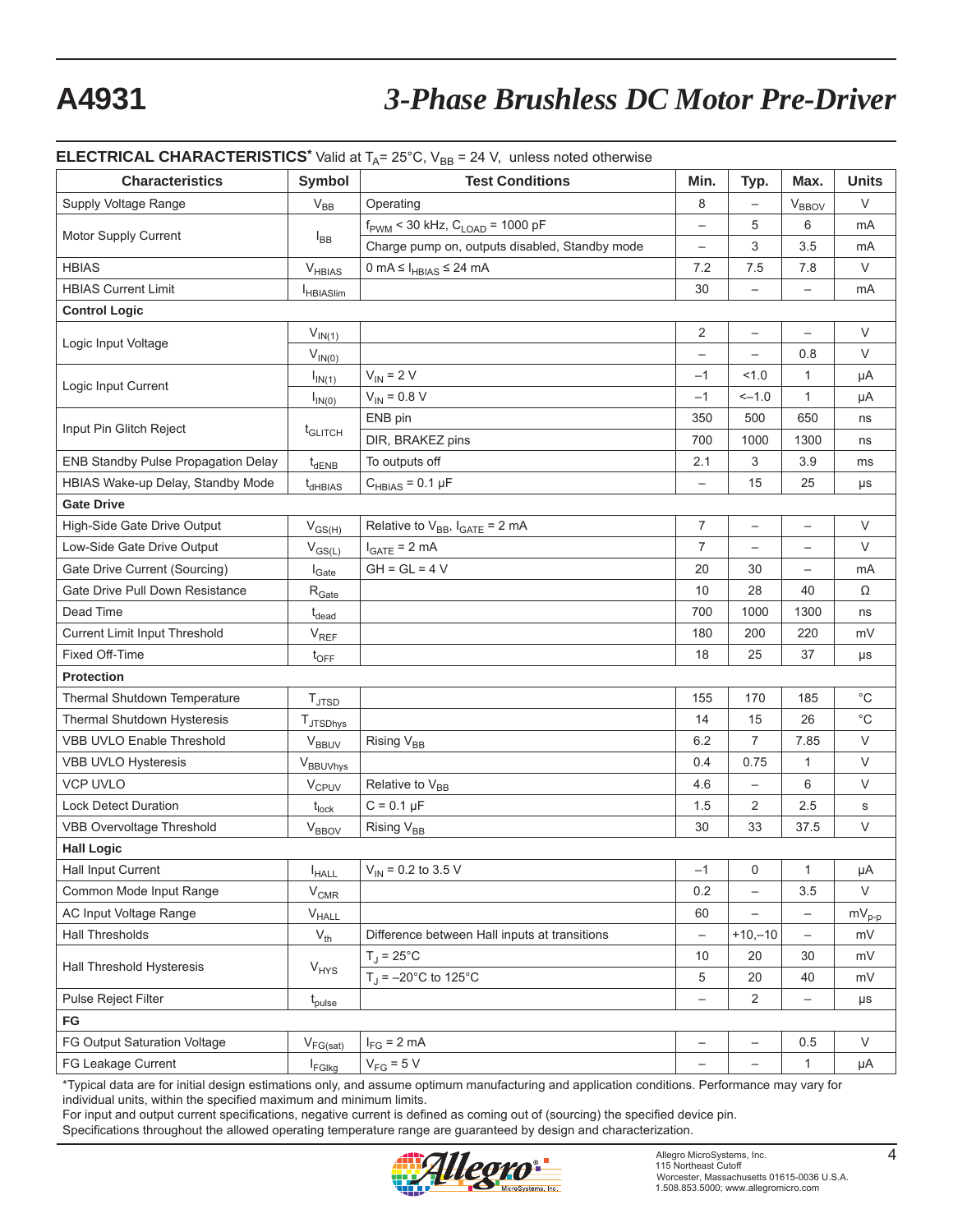# **A4931** *3-Phase Brushless DC Motor Pre-Driver*

|           |                        | <b>Inputs</b> |           |    |               |            | <b>Resulting Pre-Driver Outputs</b> |                 |            |            |            |                | <b>Motor Output</b> |    |                |
|-----------|------------------------|---------------|-----------|----|---------------|------------|-------------------------------------|-----------------|------------|------------|------------|----------------|---------------------|----|----------------|
|           | <b>Condition</b><br>HA |               | <b>HB</b> | HC | <b>BRAKEZ</b> | <b>ENB</b> | <b>GHA</b>                          | <b>GLA</b>      | <b>GHB</b> | <b>GLB</b> | <b>GHC</b> | <b>GLC</b>     | A                   | B  | C              |
|           | A                      | ٠             |           | ÷  | HI            | LO         | HI                                  | LO              | LO         | HI         | LO         | LO             | HI                  | LO | Z              |
|           | B                      | ٠             |           |    | HI            | LO         | HI                                  | LO              | LO         | LO         | LO         | H <sub>l</sub> | HI                  | Ζ  | LO             |
| $DIR = 1$ | C                      | ٠             | ٠         |    | HI            | LO         | LO                                  | LO              | HI         | LO         | LO         | HI             | Ζ                   | HI | LO             |
| (Forward) | D                      |               | ٠         |    | HI            | LO         | LO                                  | H <sub>II</sub> | HI         | LO         | LO         | LO             | LO                  | HI | Ζ              |
|           | E                      |               | ٠         |    | HI            | LO         | LO                                  | H <sub>II</sub> | LO         | LO         | HI         | LO             | LO                  | Ζ  | H <sub>l</sub> |
|           | F                      |               |           | ٠  | HI            | LO         | LO                                  | LO              | LO.        | HI         | HI         | LO             | Ζ                   | LO | H <sub>l</sub> |
|           | A                      | ٠             |           | ٠  | HI            | LO         | LO                                  | H <sub>l</sub>  | HI         | LO         | LO         | LO             | LO                  | HI | Z              |
|           | F                      |               |           | ٠  | HI            | LO         | LO                                  | LO              | HI         | LO         | LO         | HI             | Ζ                   | HI | LO             |
| $DIR = 0$ | E                      |               | ٠         | ٠  | HI            | LO         | H <sub>l</sub>                      | LO              | LO         | LO         | LO         | H <sub>l</sub> | HI                  | Ζ  | LO             |
| (Reverse) | D                      |               | ٠         |    | HI            | LO         | HI                                  | LO              | LO         | HI         | LO         | LO             | HI                  | LO | Z              |
|           | C                      | ٠             | ٠         |    | HI            | LO         | LO                                  | LO              | LO         | HI         | HI         | LO             | Ζ                   | LO | H <sub>l</sub> |
|           | B                      | ٠             |           |    | HI            | LO         | LO                                  | HI              | LO         | LO         | HI         | LO             | LO                  | Ζ  | HI             |
| Fault*    |                        | ٠             | ٠         | ٠  | HI            | X          | LO                                  | LO              | LO         | LO         | LO         | LO             | Ζ                   | Z  | Ζ              |
| Fault*    |                        |               |           |    | HI            | X          | LO                                  | LO              | LO         | LO         | LO         | LO             | Z                   | Ζ  | Z              |
| Brake*    |                        | X             | X         | X  | LO            | X          | LO                                  | HI              | LO         | HI         | LO         | HI             | LO                  | LO | LO             |

**Logic States Table** (See timing charts, below) X = Don't Care, Z = high impedance

\* DIR = Don't Care





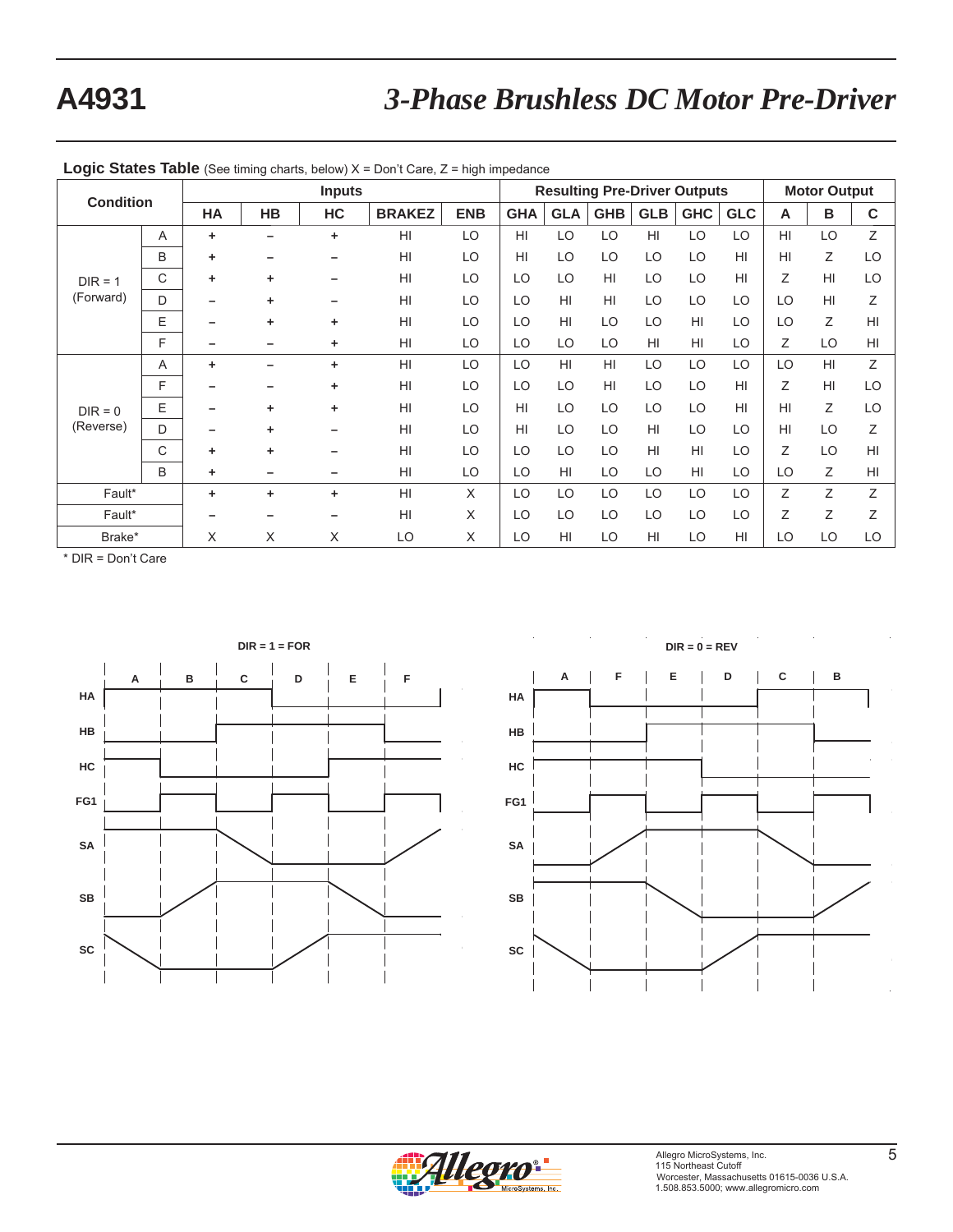**Power-up and Standby Modes Timing Diagram**





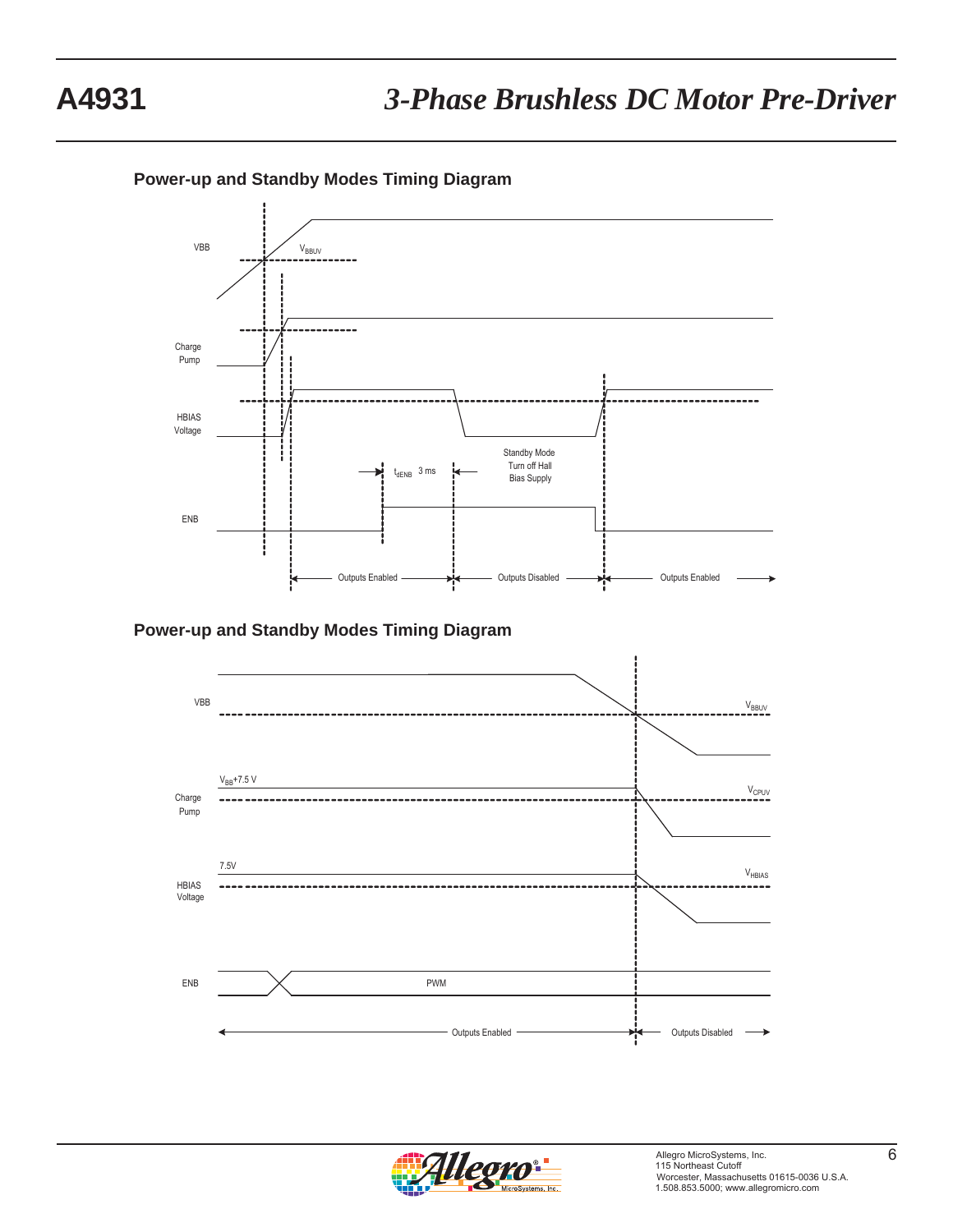## **Functional Description**

**Current Regulation** Load current is regulated by an internal fixed off-time PWM control circuit. When the outputs of the full bridge are turned on, current increases in the motor winding until it reaches a value,  $I_{TRIP}$ , given by:

$$
I_{\rm TRIP} = 200 \, \text{mV} / R_{\rm SENSE}
$$

When  $I_{TRIP}$  is reached, the sense comparator resets the source enable latch, turning off the source driver. At this point, load inductance causes the current to recirculate for the fixed off-time period.

**Enable Logic** The Enable input terminal (ENB pin) allows external PWM. ENB low turns on the selected sink-source pair. ENB high switches off the appropriate drivers and the load current decays. If ENB is held low, the current will rise until it reaches the level set by the internal current control circuit. Typically PWM frequency is in 20 kHz to 30 kHz range. If the ENB high pulse width exceeds 3 ms, the gate outputs are disabled. The Enable logic is summarized in the following table:

| <b>ENB Pin Setting</b> | Outputs        | <b>Outputs State</b>                            |
|------------------------|----------------|-------------------------------------------------|
|                        | On             | <b>Drive</b>                                    |
|                        | Source Chopped | Slow Decay with<br>Synchronous<br>Rectification |
| 1 for $>$ 3 ms typical | Off            | Disable                                         |

**Fixed Off-Time** The A4931 fixed off-time is set to 25 μs nominal.

**PWM Blank Timer** When a source driver turns on, a current spike occurs due to the reverse recovery currents of the clamp diodes as well as switching transients related to distributed capacitance in the load. To prevent this current spike from erroneously resetting the source Enable latch, the sense comparator is blanked. The blanking timer runs after the off-time counter completes, in order to provide the blanking function. The blanking timer is reset when ENB is chopped or DIR is changed. With external PWM control, a DIR change or an ENB on triggers the blanking function. The duration is fixed at 1.5 μs.

**Synchronous Rectification** When a PWM-off cycle is triggered, either by a chop command on ENB or by an internal fixed off-time cycle, load current recirculates. The A4931 synchronous rectification feature turns on the appropriate MOSFETs during the current decay, and effectively shorts out the body diodes with the low  $R_{DS(on)}$  driver. This lowers power dissipation significantly and can eliminate the need for external Schottky diodes.

**Brake Mode** A logic low on the BRAKEZ pin activates Brake mode. A logic high allows normal operation. Braking turns on all three sink drivers, effectively shorting out the motor-generated BEMF. The BRAKEZ input overrides the ENB input and also the Lock Detect function.

It is important to note that the internal PWM current control circuit does not limit the current when braking, because the current does not flow through the sense resistor. The maximum current can be approximated by  $V_{BEMF} / R_{LOAD}$ . Care should be taken to insure that the maximum ratings of the A4391 are not exceeded in the worse case braking situation, high speed and high inertial load.

**HBIAS Function** This function provides a power supply of 7.5 V, current-limited to 30 mA. This reference voltage is used to power the logic sections of the IC and also to power the external Hall elements.

**Standby Mode** To prevent excessive power dissipation due to the current draw of the external Hall elements, Standby mode turns off the HBIAS output voltage. Standby mode is triggered

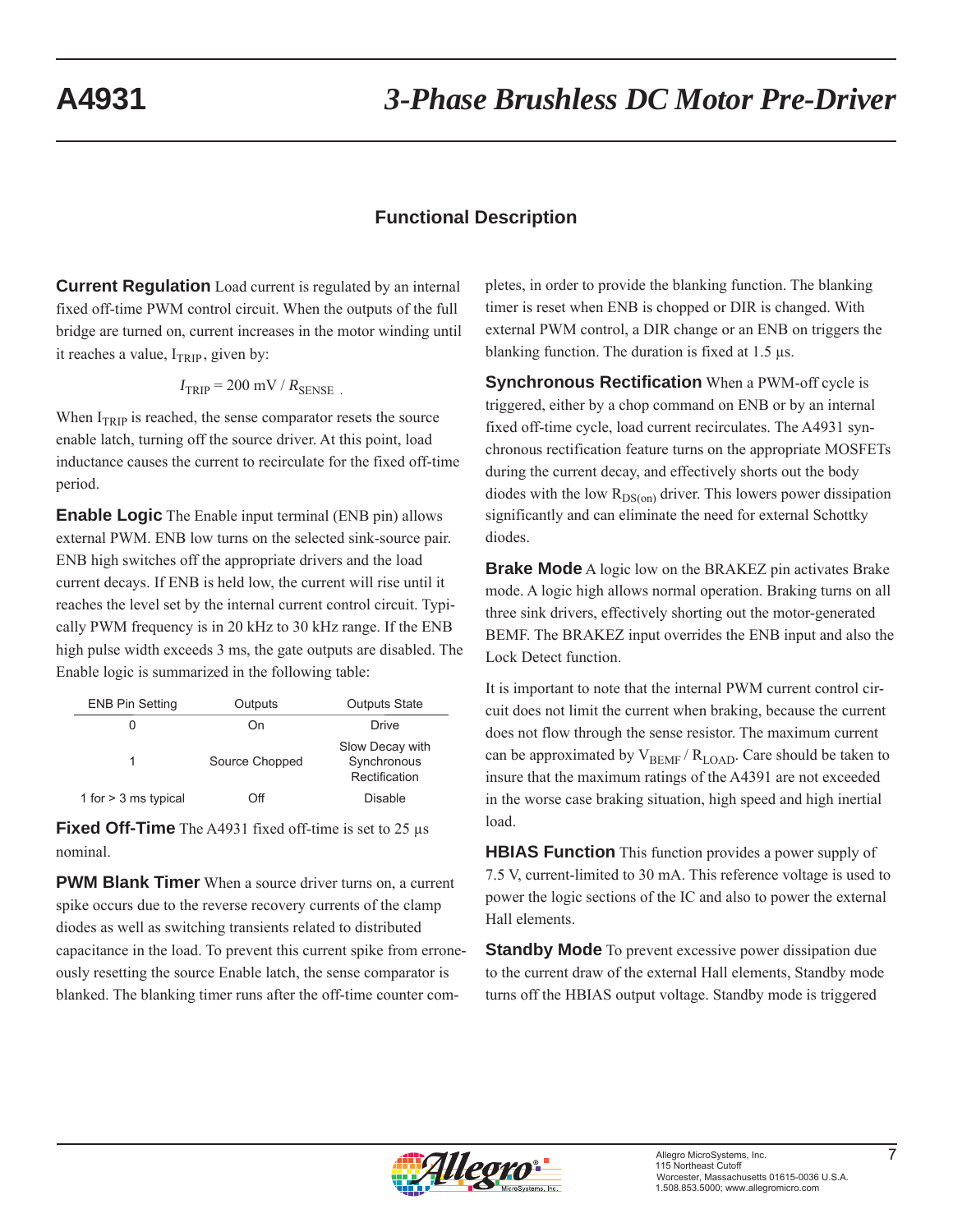by holding ENB high for longer than 3 ms. Note that Brake mode overrides Standby mode, so hold the BRAKEZ pin high in order to enter Standby mode.

**Charge Pump** The internal charge pump is used to generate a supply above  $V_{BB}$  to drive the high-side MOSFETs. The voltage on the VCP pin is internally monitored, and in case of a fault condition, the outputs of the device are disabled.

**Fault Shutdown** In the event of a fault due to excessive junction temperature or due to low voltage on VCP or VBB, the outputs of the device are disabled until the fault condition is removed. At power-up the UVLO circuit disables the drivers.

**Overvoltage Protection** VBB is monitored to determine if a hazardous voltage is present due to the motor generator pumping up the supply bus. When the voltage exceeds  $V_{\text{BBOV}}$ , the synchronous rectification feature is disabled.

**Overtemperature Protection** If die temperature exceeds approximately 170°C, the Thermal Shutdown function will disable the outputs until the internal temperature falls below the 15°C hysteresis.

**Hall State Reporting** The FG1 pin is an open drain output that changes state at each transition of an external Hall element. The FG2 pin is an open drain output that changes state at each HAx transition.

**Lock Detect Function** The IC will evaluate a locked rotor condition under either of these two different conditions:

• The FG1 signal is not consistently changing.

• The proper commutation sequence is not being followed. The motor can be locked in a condition in which it toggles between two specific Hall device states.

Both of these fault conditions are allowed to persist for period of time,  $t_{lock}$ .  $t_{lock}$  is set by capacitor connected to CLD pin.  $C_{LD}$ produces a triangle waveform (1.67 V peak-to-peak) with frequency linearly related to the capacitor value.  $t_{\text{lock}}$  is defined as 127 cycles of this triangle waveform, or:

$$
t_{\rm lock} = C_{\rm LD} \times 20 \, \text{s/}\mu\text{F}
$$

After the wait time,  $t_{lock}$ , has expired, the outputs are disabled, and the fault is latched. These fault conditions can only be cleared by any one of the following actions:

- Rising or falling edge on the DIR pin
- VBB UVLO threshold exceeded (during power-up cycle)
- ENB pin held high for  $> t_{lock}$  / 2

The Lock Detect function can be disabled by connecting CLD to GND.

When the A4931 is in Brake mode, the Lock Detect counter is disabled.